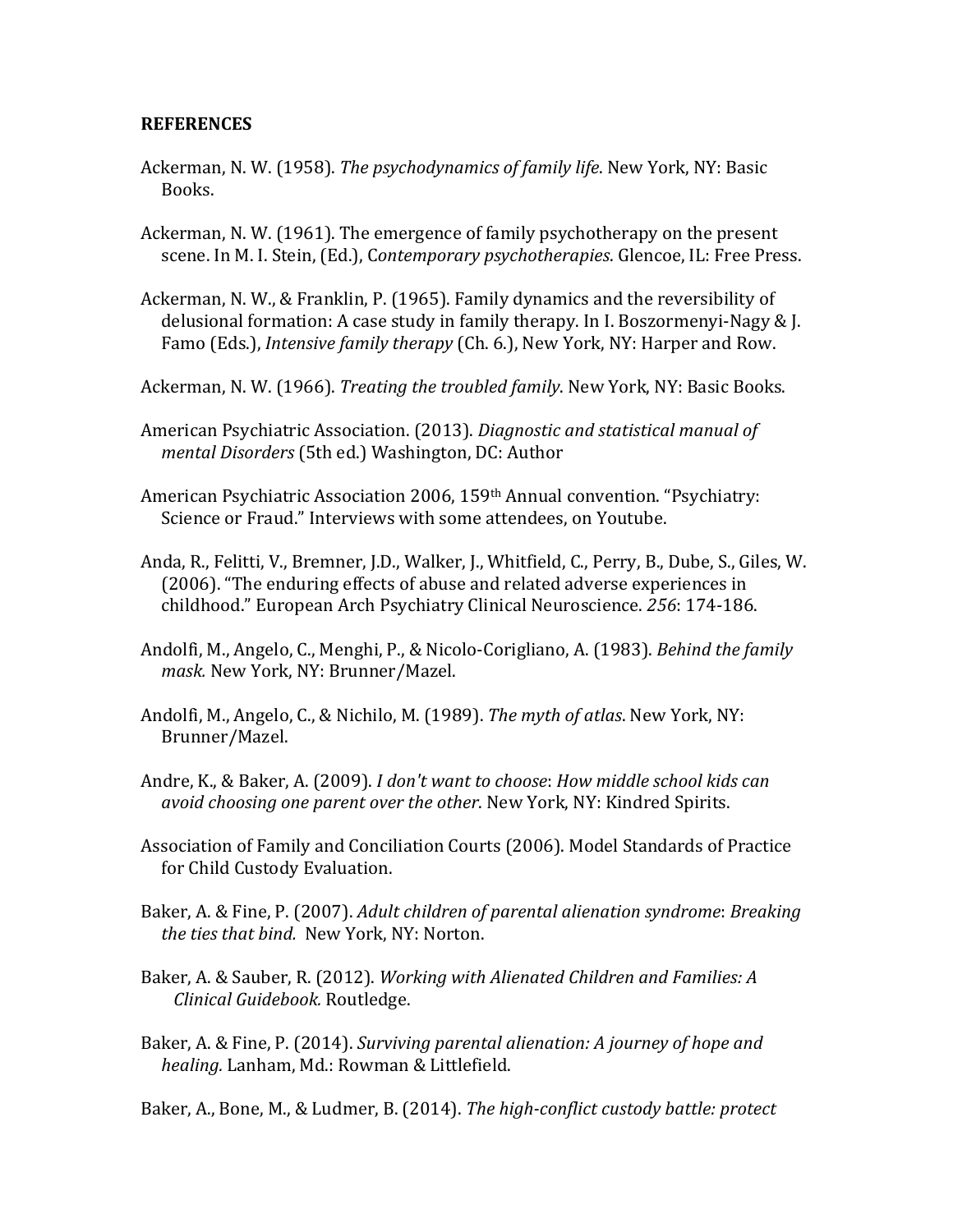*yourself and your kids from a toxic divorce, false accusations, and parental alienation.* New Hambinger Publications.

Barden, R. C. (2006) Protecting the fundamental rights of children and families: Parental alienation syndrome and family law reform. In R. Gardner, R. Sauber, &

Lorandos (Eds.), *International handbook of parental alienation syndrome* (pp. 419-432). Springfield, IL: Thomas.

Bernet, W. (Ed.) (2010). *Parental Alienation, DSM-5, and ICD-11*. Springfield, Il: Thomas.

- Bernet, W., Lorandos, D., Sauber, R. (Eds.) (2013). *Parental Alienation: The handbook for mental health and legal professionals.* Springfield, II: Thomas.
- Bernet, W. & Baker, A. (2013). Parental Alienation, DSM-5, and ICD-11: Response to Critics. The Journal of the American Academy of Psychiatry and the Law. 41, 98- 104.
- Binggeli, N., Hart, S., & Brassard, M. (2001). "Psychological Maltreatment of Children." London, England: Sage Publications & American Professional Society on the Abuse of Children
- Boscolo, L., Cecchin, G., Hoffman, L., & Penn, P. (1987). *Milan systemic family therapy*. New York, NY: Basic Books.
- Bowen, M. (1971). The use of family theory in clinical practice. In J. Haley (Ed.), *Changing families: A family therapy reader* (pp. 159-192). New York, NY: Grune & Stratton.

Bowen, M. (1978). *Family therapy in clinical practice*. New York, NY: Jason Aronson.

- Burrill, J. (2002). *Parental alienation syndrome in court referred custody cases.* USA: Dissertation.Com.
- Cartwright, G. (2006). Beyond parental alienation syndrome: Reconciling the alienated child and the lost parent. In R. Gardner, R. Sauber, & D. Lorandos (Eds.), International handbook of parental alienation syndrome (pp. 286-291). Springfield, IL: Thomas.
- Clawar, S. S., & Rivlin, B. V. (2013). *Children held hostage: Dealing with programmed* and brainwashed children. Chicago, IL: American Bar Association.
- Everett, C. (2006). Family therapy for parental alienation syndrome: Understanding the interlocking pathologies. In R. Gardner, R. Sauber, & D. Lorandos (Eds.), *International handbook of parental alienation syndrome* (pp. 228-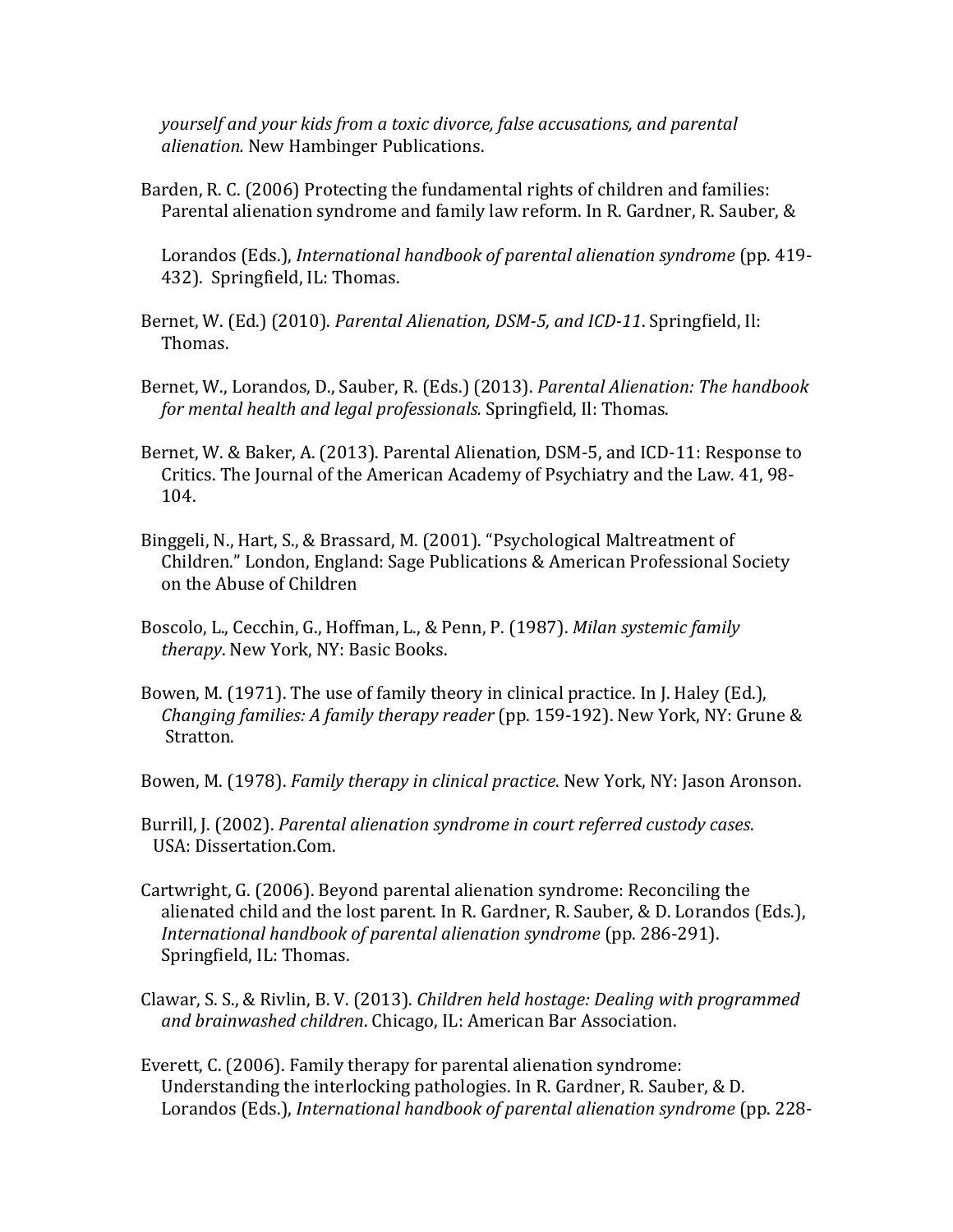241). Springfield, IL: Thomas.

- Felitti, V., Anda, R., Nordenberg, D., Williamson, D., Spitz, A., Edwards, V., Koss, Mary., Marks, J. (1998). "Relationship of Childhood Abuse and Household Dysfunction to Many of the Leading Causes of Death in Adults. The Adverse Childhood Experiences (ACE) Study." *American Journal of Preventive Medicine.* 14(4) 245- 258.
- Garbarino, J., & Scott, F. M. (1992). *What children can tell us: Eliciting, interpreting,* and evaluating critical information from children. San-Francisco, CA: Jossey-Bass.
- Gardner, R. A. (1985). Recent trends in divorce and custody litigation. *Academy Forum* a publication of the American Academy of Psychoanalysis), 29(2), 3-7.
- Gardner, R. A. (1998). *The parental alienation syndrome*. (2nd ed.). Cresskill, NJ: Creative Therapeutics.
- Gardner, R. A. (2001). *Therapeutic interventions for children with parental alienation syndrome*. Cresskill, NJ: Creative Therapeutics.
- Gardner, R. A. (2002). Response to Kelly/Johnston Article. Speak Out for Children (a publication of the Children's Rights Council), 17(2), 6-10.
- Gardner, R., Sauber, R., & Lorandos, D. (Eds.), *International handbook of parental alienation syndrome.* Springfield, IL: Thomas.
- Gottlieb, L. (2012). The parental alienation syndrome: *A family therapy and collaborative systems approach to amelioration.* Springfield, Il: Thomas
- Gottlieb, L. (2013). "The Application of Structural Family Therapy to the Treatment of Parental Alienation Syndrome." Ed.: Baker & Sauber in *Working with alienated* children and families: A guidebook. NY, NY: Routledge
- Gottlieb, L. "The Problem with Medication." www.EndParentalAliention.com.
- Gottlieb, L. "The Folly of Mental Health Diagnosis." www.EndParentalAlienation.com.
- Gottlieb. L. Amicus Brief. "DSM5 on the PAS and Child Abuse. www.EndParentalAlienation.com
- Gottlieb, L. Amicus Brief. "The Inaccuracy of Mental Health Diagnosis." www.EndParentalAlienation.com
- Gottlieb, L. Amicus Brief. "Opposing the Interviewing of Children Regarding Custody and Visitation Agreements." www.EndParentalalienation.com.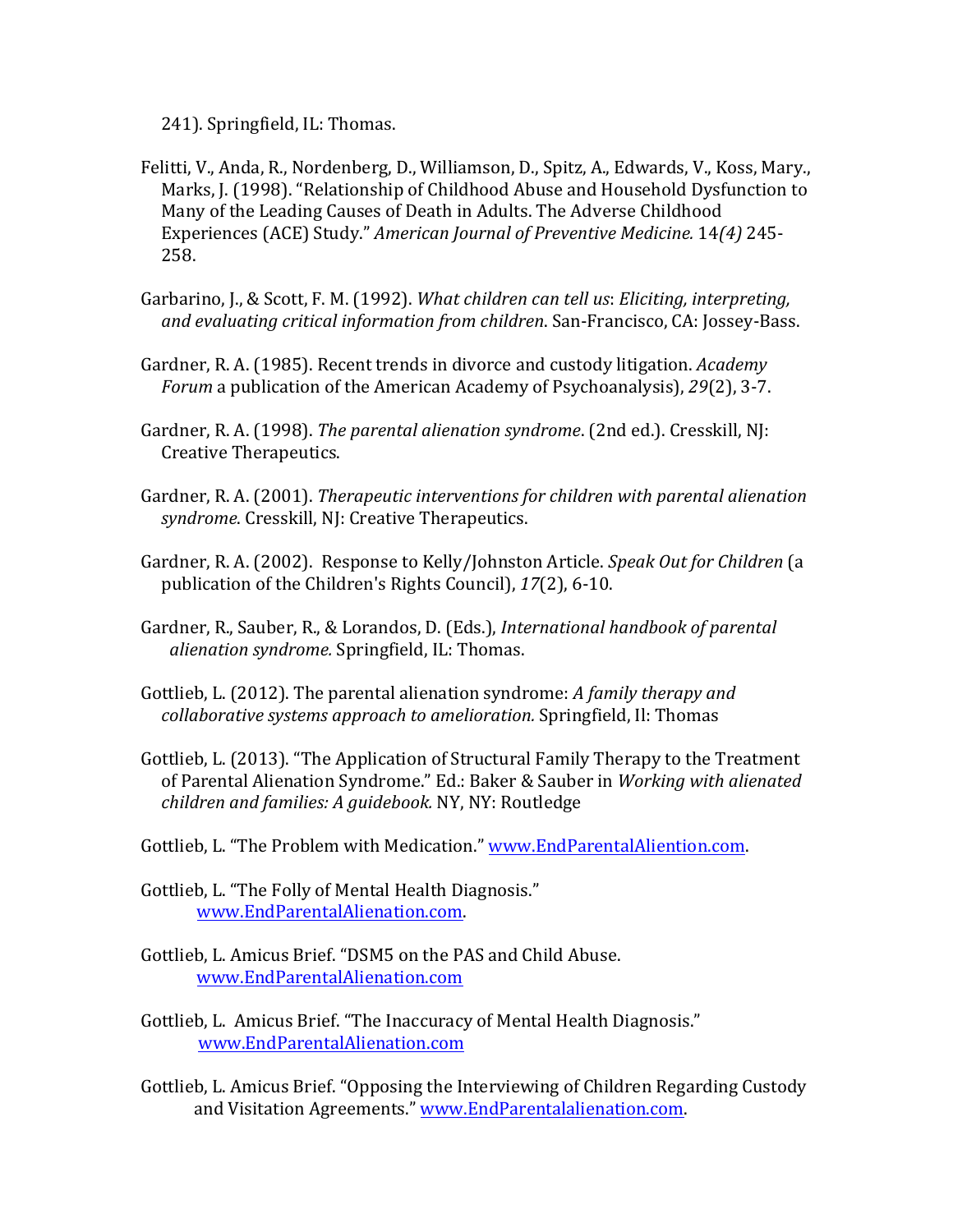- Gottlieb, L. Amicus Brief. "Effective Treatment for Parental Alienation. www.EndParentalAlienation.com.
- Haley, J. (1963). *Strategies of psychotherapy*. (1st ed.) New York, NY: Grune & Stratton.
- Haley, J., & Hoffman, L. (Eds.). (1968). *Techniques of family therapy*. New York, NY: Basic Books.
- Haley, J. (1971). *Changing families*. New York, New York: Grune & Stratton.
- Haley, J. (1973). *Uncommon therapy*. New York, NY: Norton.
- Haley, J. (1977). Toward a theory of pathological systems. In P. Watzlawick & J. Weakland (Eds.), *The interactional view* (pp. 37-44). New York, NY: Basic Books.
- Haley, J. (1990). *Strategies of Psychotherapy*, Rockville, MD: The Triangle Press.

Hoffman, Lynn. (1981). *Foundations of family therapy*. New York, NY: Basic Books.

Jabr, F. (2012) "Psychiatry's 'Bible' gets an overhaul". Scientific American.

Jackson, D., & Weakland, J. (1971) Conjoint family therapy: Some considerations on theory, technique, and results. In J. Haley (Ed.), *Changing families* (pp. 13-35). New York, NY: Grune & Stratton.

John A. v. Bridget M., V-01755-5/03 (Family Court, New York County. 2004).

John A. v. Bridget M., 16 A.D.3d 324; 791 N.Y.S.2d 421; Lexis 3374 (N.Y. App.) Div. 2005).

Kirsch, Irving. (2009). The emperor's new drugs. NY, NY: Basic Books.

- Kopetski, L. (2006). Commentary: Parental alienation syndrome. In R. Gardner, R. Sauber, & D. Lorandos (Eds.), *International handbook of parental alienation* svndrome (pp. 378-390). Springfield, IL: Thomas.
- Lampel, A. (1996). "Children's Alignment with Parents in Highly Conflicted Custody Cases. Family and Conciliation Courts Review. *(Vol. 34. No. 2)* pp. 229-239.
- Lancaster, S. & Powell, M. (2003). "Guidelines for Interviewing Children During Child Custody Evaluations." *Psychology today.* Vol. 38. No. 1). Pp. 46-54.
- Lorandos, D. (2006). Parental alienation syndrome: Detractors and the junk science vacuum. In R. Gardner, R. Sauber, & D. Lorandos (Eds.), *International Handbook of* Parental Alienation Syndrome (pp. 397-418). Springfield, IL: Thomas.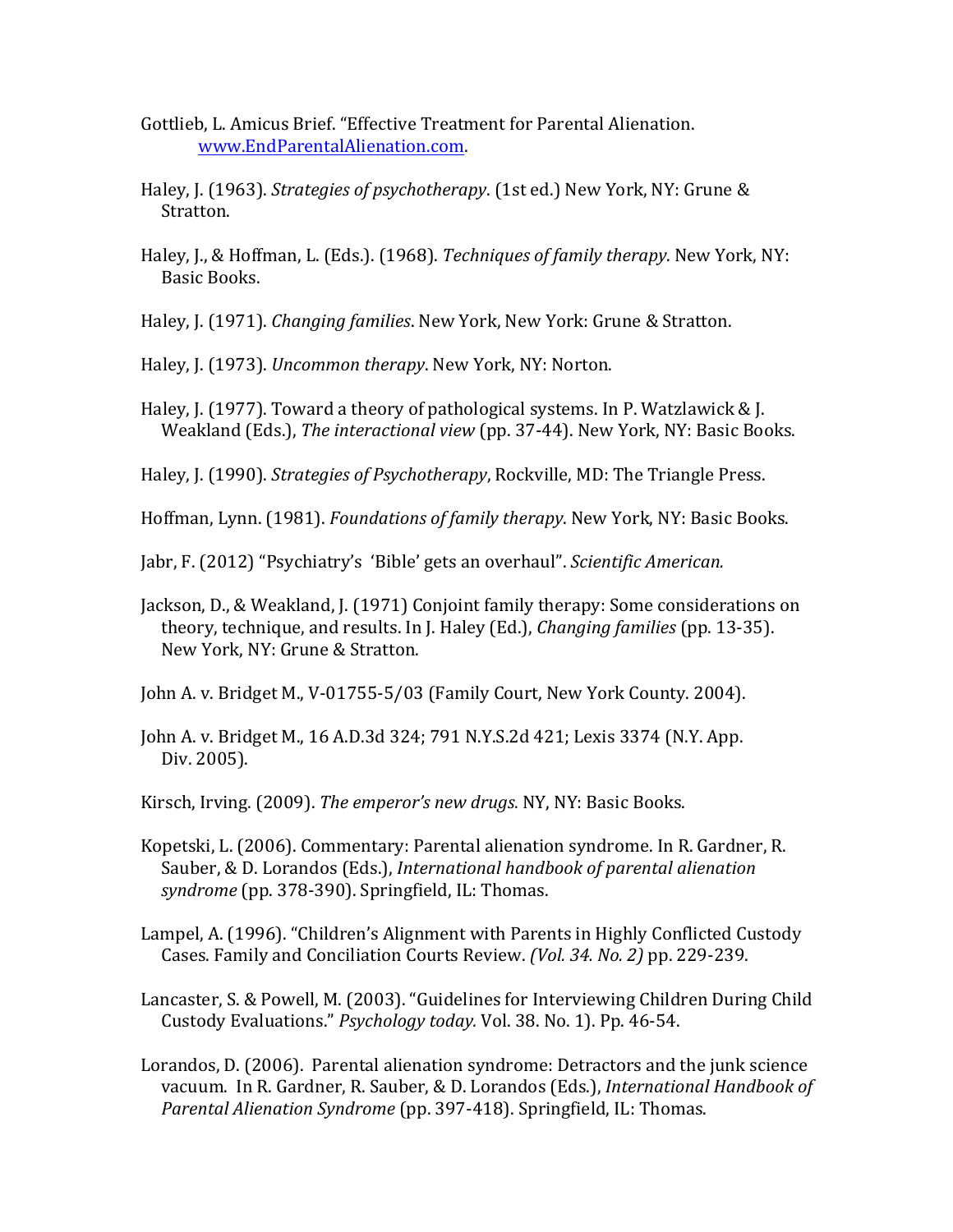Lorandos, D., Bernet, W., Sauber, R. (2013). Parental alienation: The handbook for mental health and legal professionals. Springfield, Il.: CC Thomas

- Lowenstein, L. (2006). The psychological effects and treatment of the parental alienation syndrome. In R. Gardner, R. Sauber, & D. Lorandos (Eds.), *International handbook of parental alienation syndrome* (pp. 292-301). Springfield, IL: Thomas
- Major, Jayne. (2006). Helping clients deal with parental alienation syndrome. In R. Gardner, R. Sauber, & D. Lorandos (Eds.), *International handbook of parental alienation syndrome* (*pp.* 276-285). Springfield, IL: Thomas.

Maloney v. Maloney, 208 AD2d 603, 603-604. (New York).

- Miller, S. (2013) "Clinical Reasoning and Decision Making." In A. Baker & R. Sauber (Eds.) Working with alienated children and families: A clinical guidebook. NY, NY: Routledge
- Minuchin, S. (1974). *Families and family therapy*. Cambridge, MA: Harvard University Press.
- Minuchin, S., with Baker, L., & Rosman, B. (1978). *Psychosomatic families: Anorexia nervosa in context.* Cambridge, MA: Harvard University Press.
- Minuchin, S., with Fishman, C. (1981). *Family therapy techniques*. Cambridge, MA: Harvard University Press.
- Minuchin, S., with Nichols, M. (1993). *Family healing*. New York, NY: The Free Press.
- Minuchin, S., with Lee, W., & Simon, G. (1996). *Mastering family therapy*. New York, NY: John Wiley & Sons.
- Minuchin, S., Nichols, M., & Lee, W. (2007). Assessing families and couples: From symptom to system. New York, NY: Pearson.
- Napier, A., & Whitaker, C. (1978). *The family crucible: The intense experience of family therapy*. New York, NY: Harper Perennial.

Nichols, N. (1992). *The power of family therapy*. Lake Worth, FL: Gardner Press.

- Nichols, M., & Schwartz, R. (2004). *Family therapy: Concepts and methods*. New York, NY: Pearson.
- Nurius, P., Green, S., Logan-Greene, P., Borja, S. (2015.) "Life course pathways of adverse childhood experiences toward adult psychological well-being: A stress process analysis." *Child Abuse & Neglect*, 45: 143-153.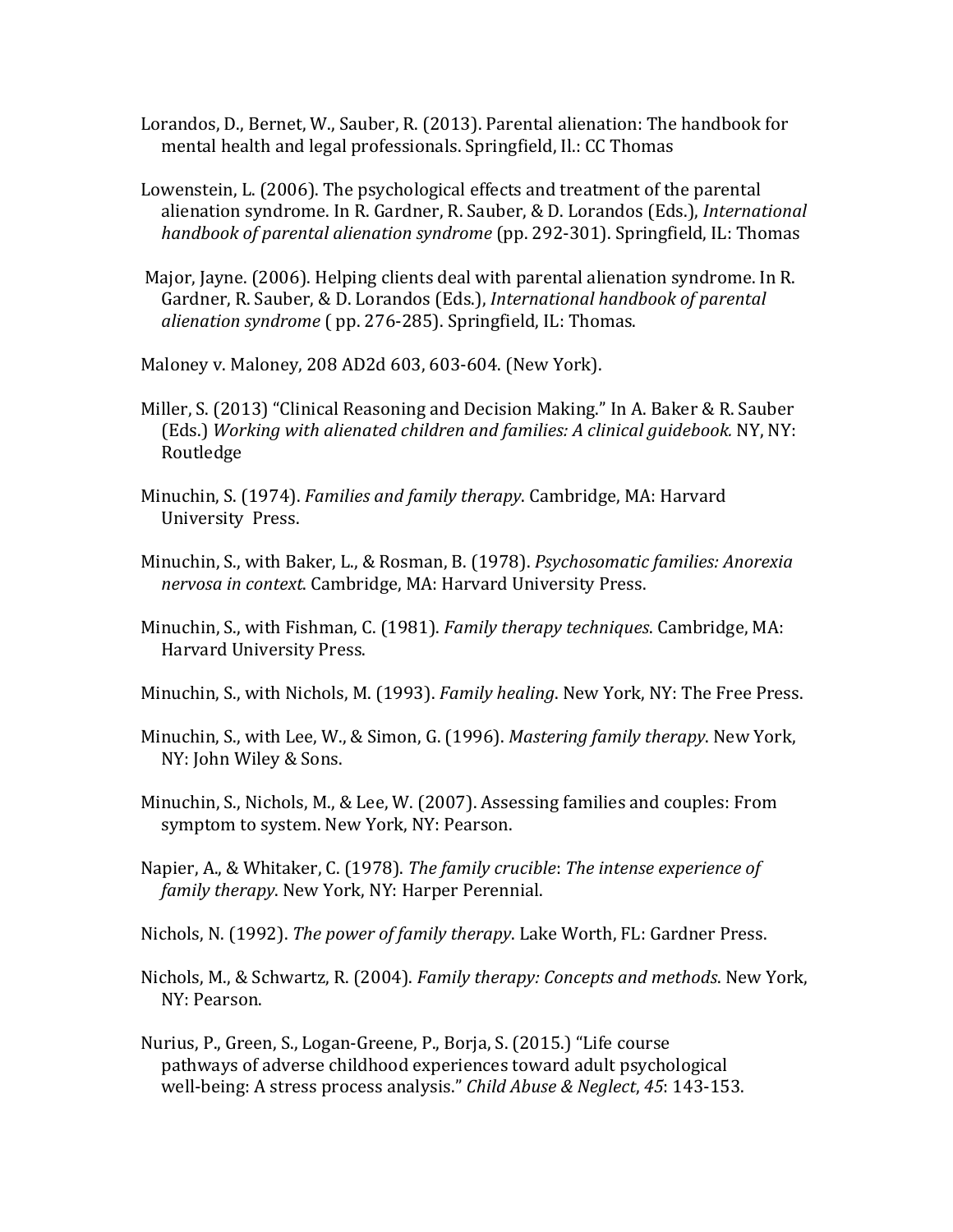Pruett, K. (2000). *Fatherneed*. New York, NY: Broadway Books.

- Rosen, J. (2013). "The Child's Attorney and the Alienated Child: Approaches to Resolving the Ethical Dilemma of Diminished Capacity." Family Court Review, 51*(2)* Pp. 330-343.
- Sauber, R. (2006). PAS as a family tragedy: Roles of family members, professionals, and the justice system. In R. Gardner, R. Sauber, & D. Lorandos (Eds.), *International Handbook on Parental Alienation Syndrome* (pp. 12-32). Springfield, IL: Thomas.
- Shipway, L. (2004). *Domestic violence: A handbook for health care professionals*, 1st Edition. NY, NY: Routledge.
- Schornstein, S. L., (1997). *Domestic violence and health care: What every professional* needs to know, 1st Edition. Thousand Oaks, Ca.: Sage.
- Spinazzola, J., Hodgdon, H., Liang, L., Ford, J. D., Layne, C. M., Pynoos, R., ... Kisiel, C. (2014). Unseen wounds: "The contribution of psychological maltreatment to child and adolescent mental health and risk outcomes." *Psychological Trauma, 6(S1)*, S18-S28.
- Steinberger, C. (2006). Father? What father? Parental alienation and its effect on children. *Law Guardian Reporter*, 22 (3). New York, NY: Appellate Divisions of the Supreme Court of New York.

Young v. Young, No. 94/09240. (Supreme Court, Nassau County, NY. 1994).

Young v. Young, 212 A.D.2d 114; 628 N.Y. S.2d 957 (1995).

Wallerstein, J., & Kelly, J. (1980). *Surviving the breakup*. New York, NY: Basic Books.

Warshak, R. (2001). Current controversies regarding parental alienation syndrome, *American Journal of Forensic Psychology*, *19*(3), 29-59.

Warshak, R. (2006). Social science and parental alienation: Examining the disputes and the evidence. In R. Gardner, R. Sauber, & D. Lorandos (Eds.), *International handbook of parental alienation syndrome* (pp. 352-371). Springfield, IL: Thomas.

Warshak, R. (2010). *Divorce poison*. New York, NY: Harper.

Whitaker, C. (1983). In M. Andolfi, C. Angelo, P. Menghi, & A. Nicolo-Corigliano. *Behind the family mask* (p. vi). New York, NY: Brunner/Mazel.

Whitaker, C., & Bumberry, W. (1988). *Dancing with the family: A symbolic*experiential approach. New York, NY: Brunner/Mazel.